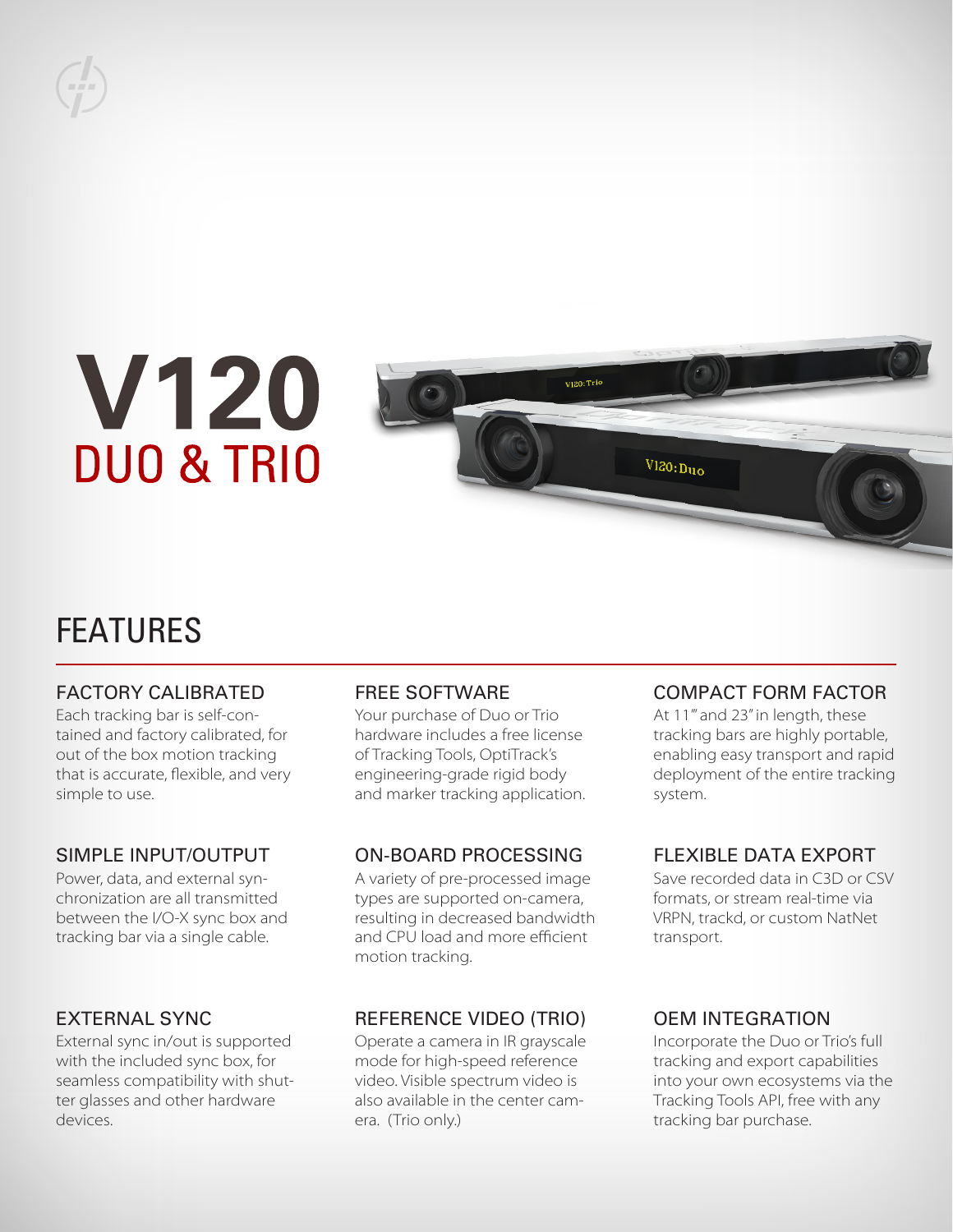## TECH SPECS - V120:DUO

#### Body

- Width: 11 inches (279.4 mm)
	- Height: 1.6 inches (40.6 mm)
	- Depth: 2 inches (50.8 mm)
	- Weight: 1.3 pounds (0.6 kg)
	- Mounting: 1/4"-20 tripod thread
	- $\bullet$  Display: 128  $\times$  22 OLED

#### Image Sensor

- Resolution:  $640 \times 480$ 
	- Image size windowing
	- Spatial decimation:  $320 \times 240$ , 160  $\times$  120
- Frame Rate: 30, 60, 120 FPS
- Frame decimation
- Accuracy: Sub-millimeter
- Latency: 8.333 ms
- Shutter Type: Global
- Shutter Speed:
	- Default: 1/1000th of a sec. (1 ms)
	- Minimum: 1/50,000th of a sec. (20 µs)

### Image Processing Types

- Object
- Segment
	- Precision Grayscale
	- MJPEG Grayscale
- Raw Grayscale

#### Lens & Filter

- Standard M12 Lenses
	- Horizontal FOV: 57.5°
	- Focal Length: 3.5 mm
	- F-number: 2.0
- Filter: 800 nm IR pass

#### LED Rings

- No. of LEDs:  $26 (x 2)$
- Wavelength: 850 nm IR
- Strobe or Continuous Illumination
- Adjustable brightness

#### Input/Output & Power

- Data: USB 2.0
- Sync: internal or external (via IO-X)
- 12V @ 3A

#### System Requirements

- Windows 2000/XP/Vista/7
- 1 GHz processor
- 256MB of RAM
- 5MB of available disk space
- USB 2.0 Hi-speed port

#### In the Box

- 1 V120:Duo
- 1 Quick Start Guide
- 1 12v universal power supply
- 1 USB uplink cable (5 meters)
- 1 Set of 5 hard reflective markers (7/16 inch)
- 1 Set of 5 hard marker bases (1 inch)
- 1 Hand rigid body